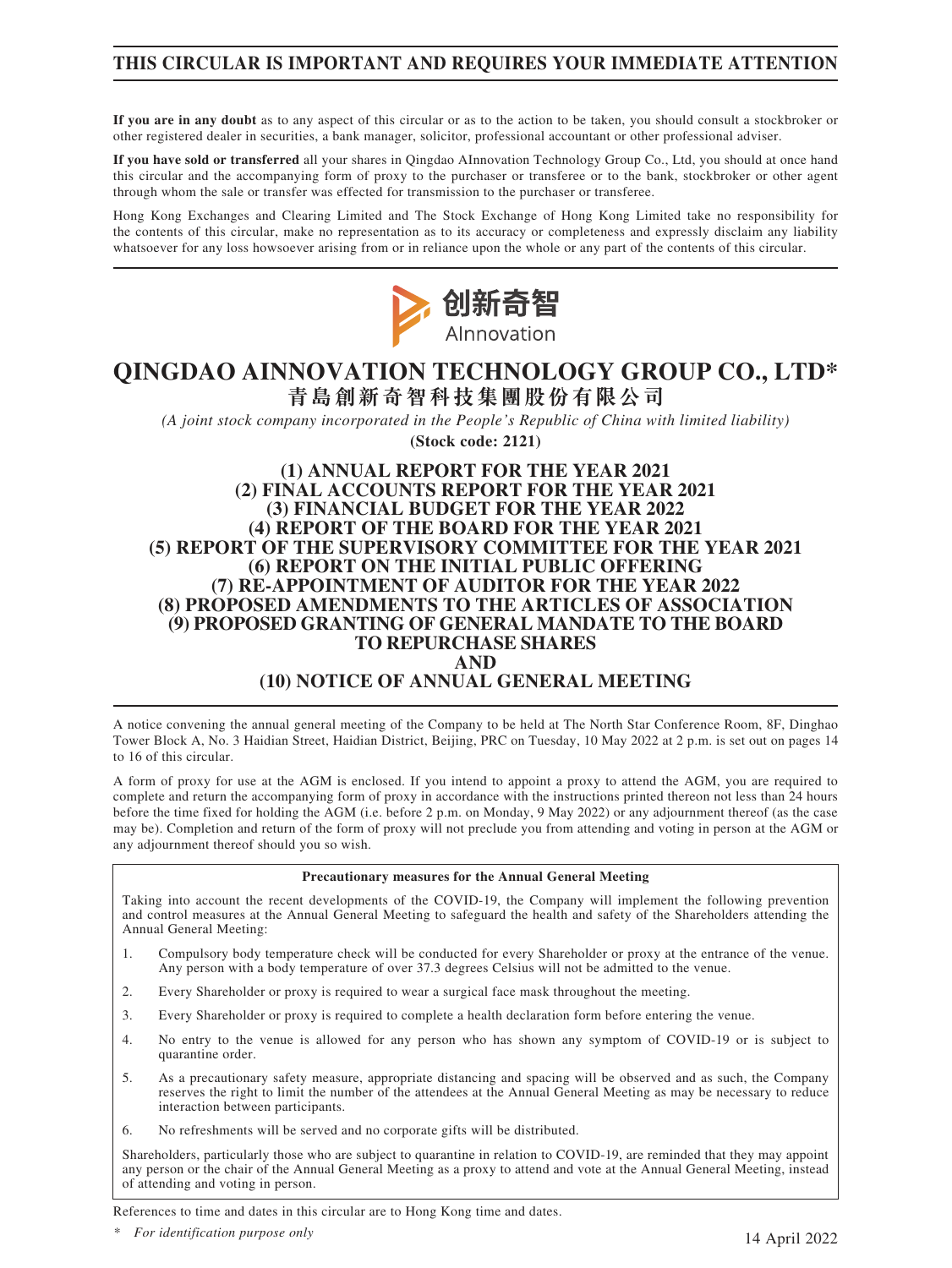# **CONTENT**

### *Page*

| <b>LETTER FROM THE BOARD</b>                     |                             |
|--------------------------------------------------|-----------------------------|
| $\mathbf{1}$ .                                   | $\mathcal{D}_{\mathcal{L}}$ |
| $\mathcal{D}_{\mathcal{L}}$                      | $\mathcal{R}$               |
| $\mathcal{E}$                                    | $\mathcal{E}$               |
| $\overline{4}$                                   | 3                           |
| $5^{\circ}$                                      | $\overline{4}$              |
|                                                  | $\overline{5}$              |
| APPENDIX II — EXPLANATORY STATEMENT ON THE SHARE |                             |
|                                                  | 11                          |
|                                                  | 14                          |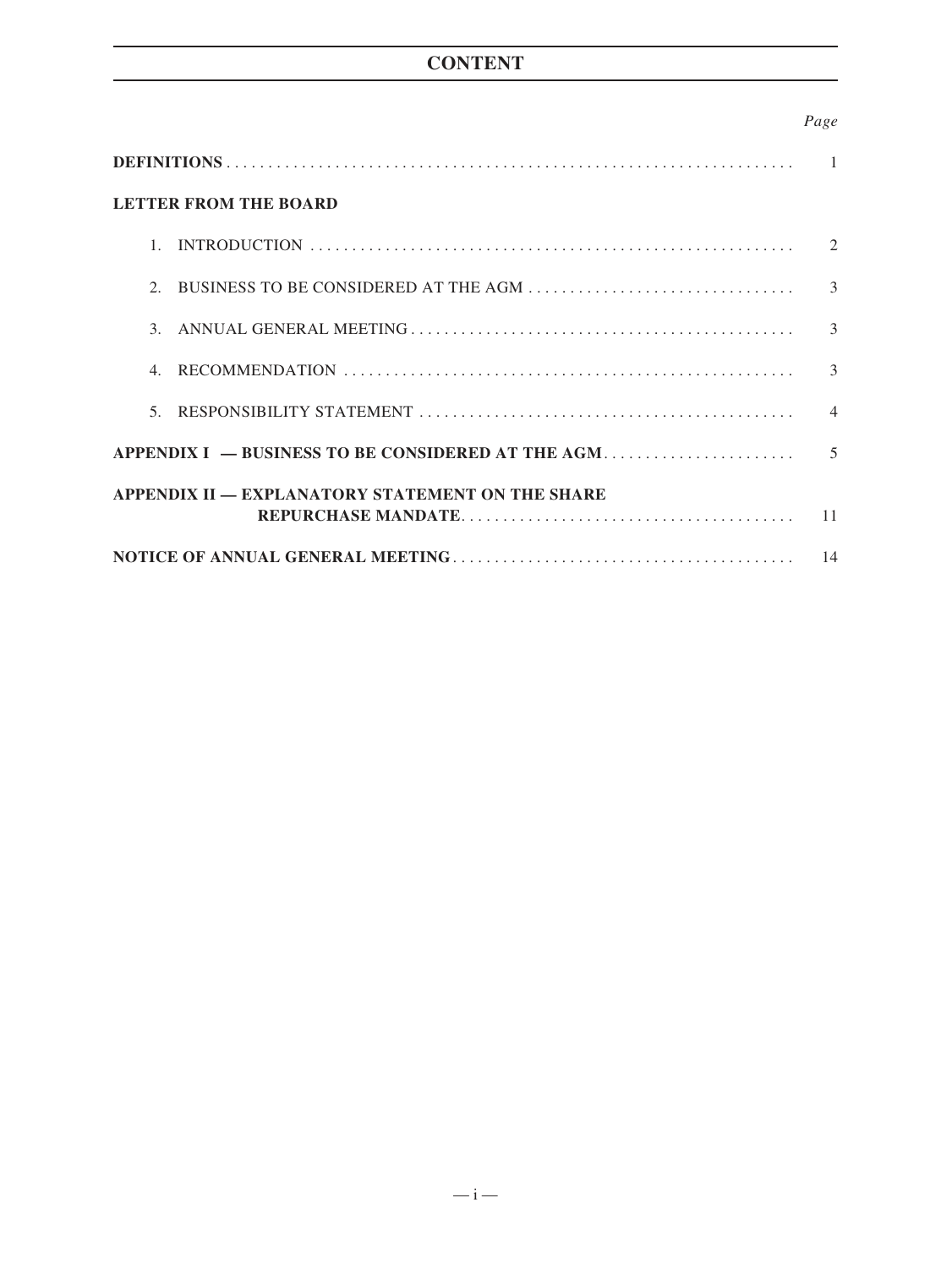## **DEFINITIONS**

*In this circular, unless the context otherwise requires, the following expressions shall have the following meanings:*

| "AGM" or<br>"Annual General Meeting" | the annual general meeting of the Company to be held at The North Star<br>Conference Room, 8F, Dinghao Tower Block A, No. 3 Haidian Street,<br>Haidian District, Beijing, PRC on Tuesday, 10 May 2022 at 2 p.m. to<br>consider and, if appropriate, to approve the resolutions contained in the<br>notice of the meeting which is set out on pages 14 to 16 of this circular, or<br>any adjournment thereof (as the case may be) |
|--------------------------------------|----------------------------------------------------------------------------------------------------------------------------------------------------------------------------------------------------------------------------------------------------------------------------------------------------------------------------------------------------------------------------------------------------------------------------------|
| "Articles of Association"            | the articles of association of the Company                                                                                                                                                                                                                                                                                                                                                                                       |
| "Board"                              | the board of directors of the Company                                                                                                                                                                                                                                                                                                                                                                                            |
| "Company"                            | Qingdao AInnovation Technology Group Co., Ltd, a limited liability<br>company established under the laws of the PRC on 6 February, 2018 and<br>converted into a joint stock company with limited liability on 19 May<br>2021, the H Shares of which are listed on the Main Board of the Hong<br>Kong Stock Exchange (stock code: 2121)                                                                                           |
| "Director(s)"                        | the director(s) of the Company                                                                                                                                                                                                                                                                                                                                                                                                   |
| "Group"                              | the Company and its subsidiaries                                                                                                                                                                                                                                                                                                                                                                                                 |
| "H Shares"                           | overseas listed shares in the share capital of the Company with a nominal<br>value of RMB1.00 each, which are subscribed for and traded in Hong<br>Kong dollars on the Hong Kong Stock Exchange                                                                                                                                                                                                                                  |
| "Hong Kong"                          | the Hong Kong Special Administrative Region of the PRC                                                                                                                                                                                                                                                                                                                                                                           |
| "Hong Kong Stock Exchange"           | The Stock Exchange of Hong Kong Limited                                                                                                                                                                                                                                                                                                                                                                                          |
| "Latest Practicable Date"            | 9 April 2022, being the latest practicable date prior to the printing of this<br>circular for ascertaining certain information contained herein                                                                                                                                                                                                                                                                                  |
| "Listing Rules"                      | the Rules Governing the Listing of Securities on the Hong Kong Stock<br>Exchange, as amended and supplemented from time to time                                                                                                                                                                                                                                                                                                  |
| "PRC"                                | The People's Republic of China, but for the purpose of this circular only,<br>excluding Hong Kong, the Macau Special Administrative Region and<br>Taiwan                                                                                                                                                                                                                                                                         |
| "RMB"                                | Renminbi, the lawful currency of the PRC                                                                                                                                                                                                                                                                                                                                                                                         |
| "Shareholder(s)"                     | holder(s) of Shares                                                                                                                                                                                                                                                                                                                                                                                                              |
| "Shares"                             | H Shares                                                                                                                                                                                                                                                                                                                                                                                                                         |
| "Supervisory Committee"              | supervisory committee of the Company                                                                                                                                                                                                                                                                                                                                                                                             |
| "Takeovers Code"                     | The Code on Takeovers and Mergers and Share Buy-backs as amended<br>and supplemented from time to time                                                                                                                                                                                                                                                                                                                           |
| $``q_0"$                             | per cent                                                                                                                                                                                                                                                                                                                                                                                                                         |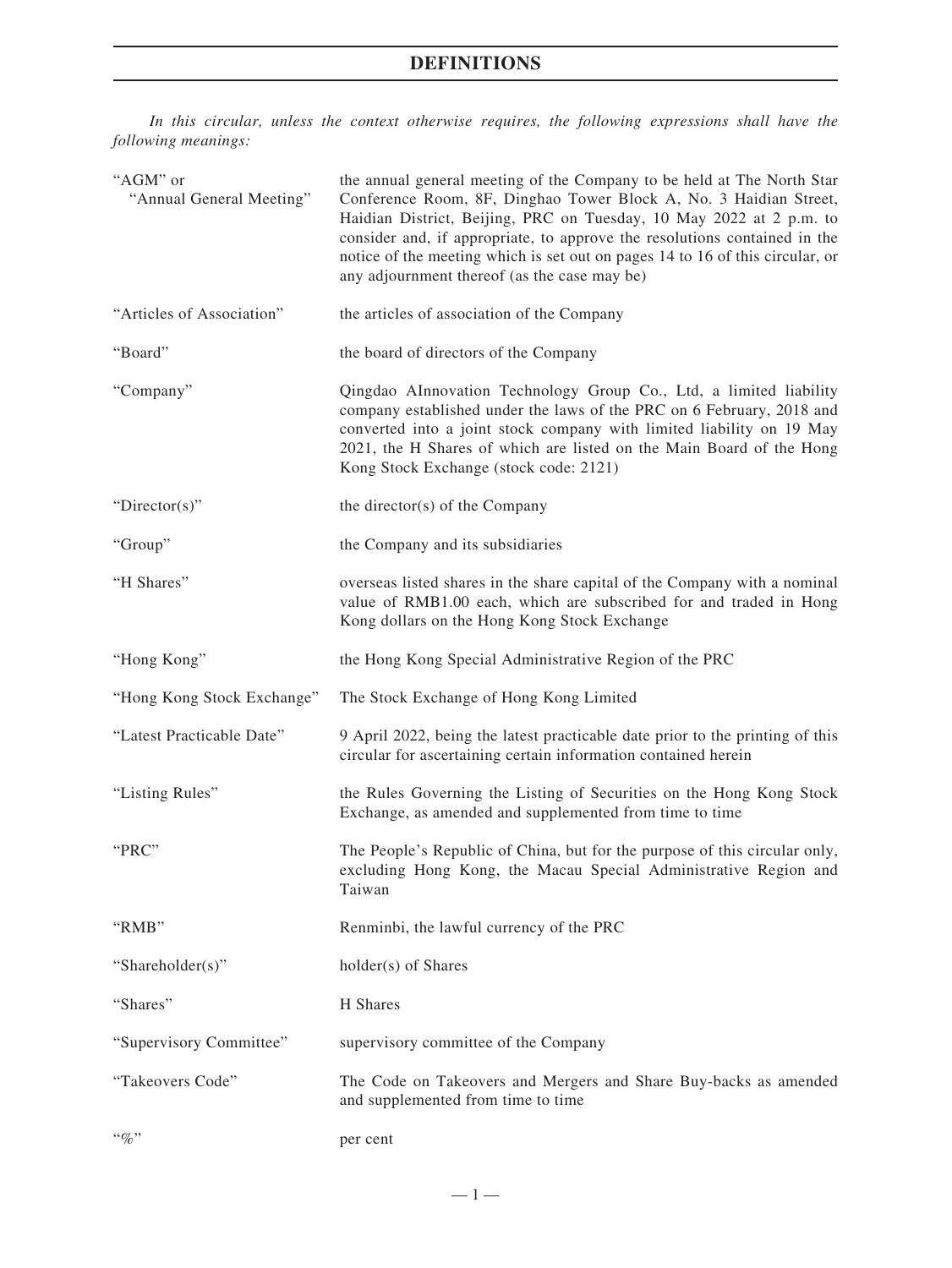## **LETTER FROM THE BOARD**



# **QINGDAO AINNOVATION TECHNOLOGY GROUP CO., LTD\* 青島創新奇智科技集團股份有限公司**

*(A joint stock company incorporated in the People's Republic of China with limited liability)* **(Stock code: 2121)**

*Executive Director:* Xu Hui *(Chief Executive Officer)*

*Non-executive Directors:* Kai-Fu Lee *(Chairman)* Wang Hua Zhou Wei

*Independent Non-executive Directors:* Xie Deren Ko Wing Yan Samantha Jin Keyu

*Registered office and headquarter:* Room 501 Block A, Haier International Plaza No. 939 Zhenwu Road Economic Development Zone Jimo District, Qingdao Shandong, PRC

*Principal place of business in Hong Kong:* Level 54, Hopewell Center 183 Queen's Road East Hong Kong

14 April 2022

*To the Shareholders*

Dear Sir or Madam,

# **(1) ANNUAL REPORT FOR THE YEAR 2021 (2) FINAL ACCOUNTS REPORT FOR THE YEAR 2021 (3) FINANCIAL BUDGET FOR THE YEAR 2022 (4) REPORT OF THE BOARD FOR THE YEAR 2021 (5) REPORT OF THE SUPERVISORY COMMITTEE FOR THE YEAR 2021 (6) REPORT ON THE INITIAL PUBLIC OFFERING (7) RE-APPOINTMENT OF AUDITOR FOR THE YEAR 2022 (8) PROPOSED AMENDMENTS TO THE ARTICLES OF ASSOCIATION (9) PROPOSED GRANTING OF GENERAL MANDATE TO THE BOARD TO REPURCHASE SHARES AND (10) NOTICE OF ANNUAL GENERAL MEETING**

### **1. INTRODUCTION**

The purpose of this circular is, among other things, to provide you with the notice of the AGM and information on certain resolutions to be considered at the AGM to enable you to make an informed decision on whether to vote for or against those resolutions at the AGM.

\* *For identification purpose only*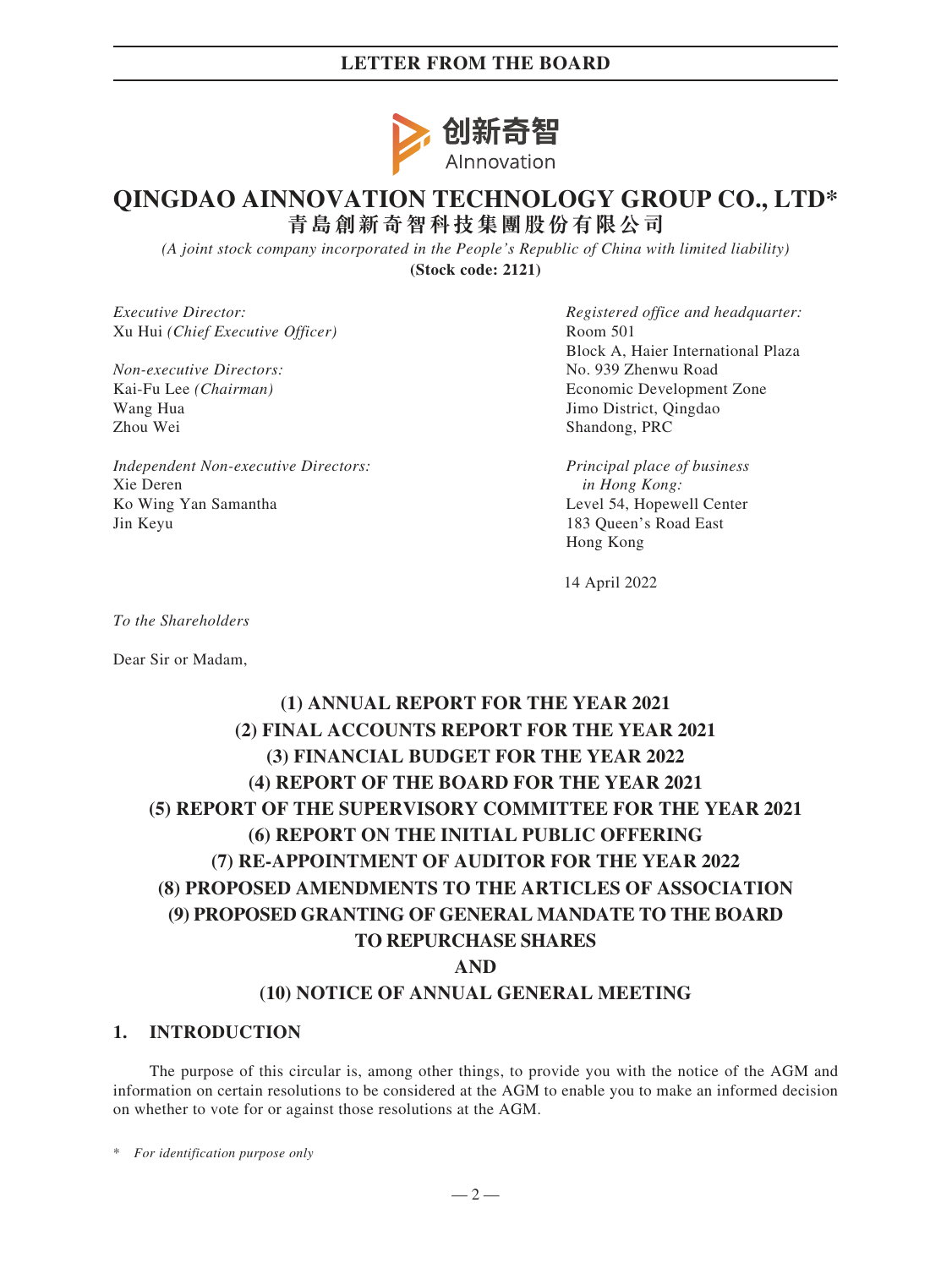### **LETTER FROM THE BOARD**

### **2. BUSINESS TO BE CONSIDERED AT THE AGM**

Ordinary resolutions to be proposed at the AGM for the Shareholders to consider and approve include: (i) the annual report for the year 2021; (ii) the final accounts report for the year 2021; (iii) the financial budget for the year 2022; (iv) the report of the Board for the year 2021; (v) the report of the Supervisory Committee for the year 2021; (vi) the report on the initial public offering; and (vii) the re-appointment of auditor for the year 2022.

Special resolutions to be proposed at the AGM for the Shareholders to consider and approve include: (i) proposed amendments to the Articles of Association and (ii) proposed granting of general mandate to the Board to repurchase Shares.

In order to enable you to have a better understanding of the resolutions to be proposed at the AGM and to make well-informed decisions, the Company has provided detailed information in this circular, including matters to be dealt with at the AGM (see Appendix I) and the explanatory statement on the share repurchase mandate (see Appendix II).

### **3. Annual General Meeting**

A notice convening the AGM of the Company to be held at The North Star Conference Room, 8F, Dinghao Tower Block A, No. 3 Haidian Street, Haidian District, Beijing, PRC at 2 p.m. on Tuesday, 10 May 2022 is set out on pages 14 to 16 of this circular.

In order to determine the list of Shareholders who are entitled to attend the AGM, the register of members of the Company will be closed from Wednesday, 4 May 2022 to Tuesday, 10 May 2022, both days inclusive, during which period no transfer of Shares will be effected. Unregistered holders of Shares of the Company who wish to attend the AGM must lodge the share certificates accompanied by transfer documents with the Company's H Share registrar, Computershare Hong Kong Investor Services Limited at Shops 1712–1716, 17th Floor, Hopewell Centre, 183 Queen's Road East, Wan Chai, Hong Kong no later than 4:30 p.m. on Tuesday, 3 May 2022. Shareholders whose names appear on the register of members of the Company on Tuesday, 10 May 2022 are entitled to attend and vote at the AGM.

A form of proxy for use at the AGM is enclosed with this circular and is also published on the websites of the Hong Kong Stock Exchange (https://www.hkexnews.hk) and the Company (https://www.ainnovation.com). Shareholders who intend to appoint a proxy to attend the AGM shall complete the proxy form and return it to the Company's H share registrar, Computershare Hong Kong Investor Services Limited, at 17M Floor, Hopewell Centre, 183 Queen's Road East, Wan Chai, Hong Kong not less than 24 hours before the time for holding the AGM (i.e. before 2 p.m. on Monday, 9 May 2022). Completion and return of the form of proxy will not preclude Shareholders from attending and voting in person at the AGM or any adjournment thereof should they so wish.

Voting at the AGM will be taken by poll.

### **4. Recommendation**

The Board considers that all the resolutions set out in the notice of the AGM for consideration and approval by the Shareholders are in the interests of the Company and the Shareholders as a whole. Accordingly, the Board recommends the Shareholders to vote in favour of all the resolutions to be proposed at the AGM.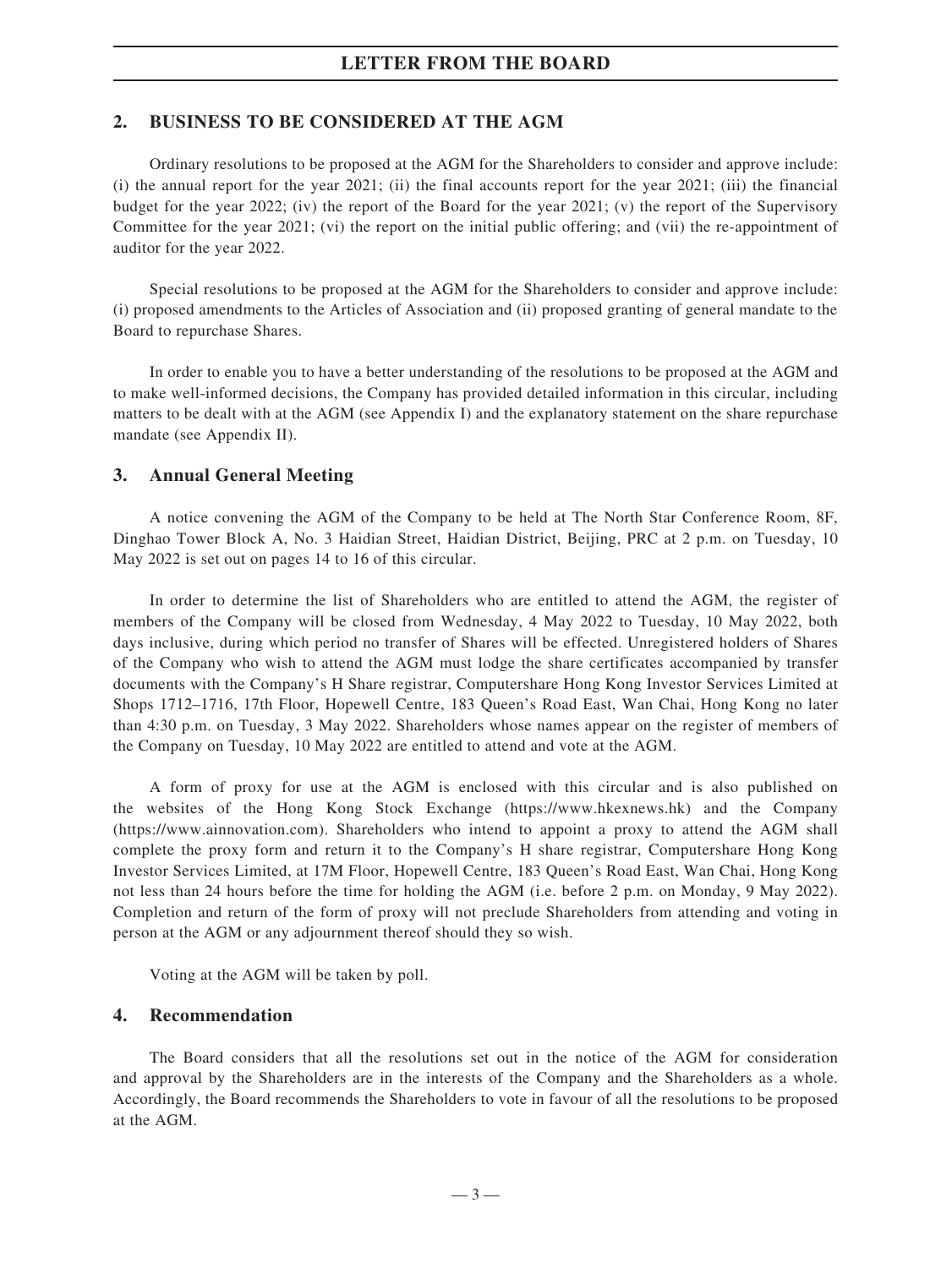### **5. RESPONSIBILITY STATEMENT**

This circular, for which the Directors collectively and individually accept full responsibility, includes particulars given in compliance with the Listing Rules for the purpose of giving information with regard to the Company. The Directors, having made all reasonable enquiries, confirm that to the best of their knowledge and belief the information contained in this circular is accurate and complete in all material respects and not misleading or deceptive, and there are no other matters the omission of which would make any statement herein or this circular misleading.

> Yours faithfully, By order of the Board **QINGDAO AINNOVATION TECHNOLOGY GROUP CO., LTD 青島創新奇智科技集團股份有限公司** *Executive Director and Chief Executive Officer* **Xu Hui**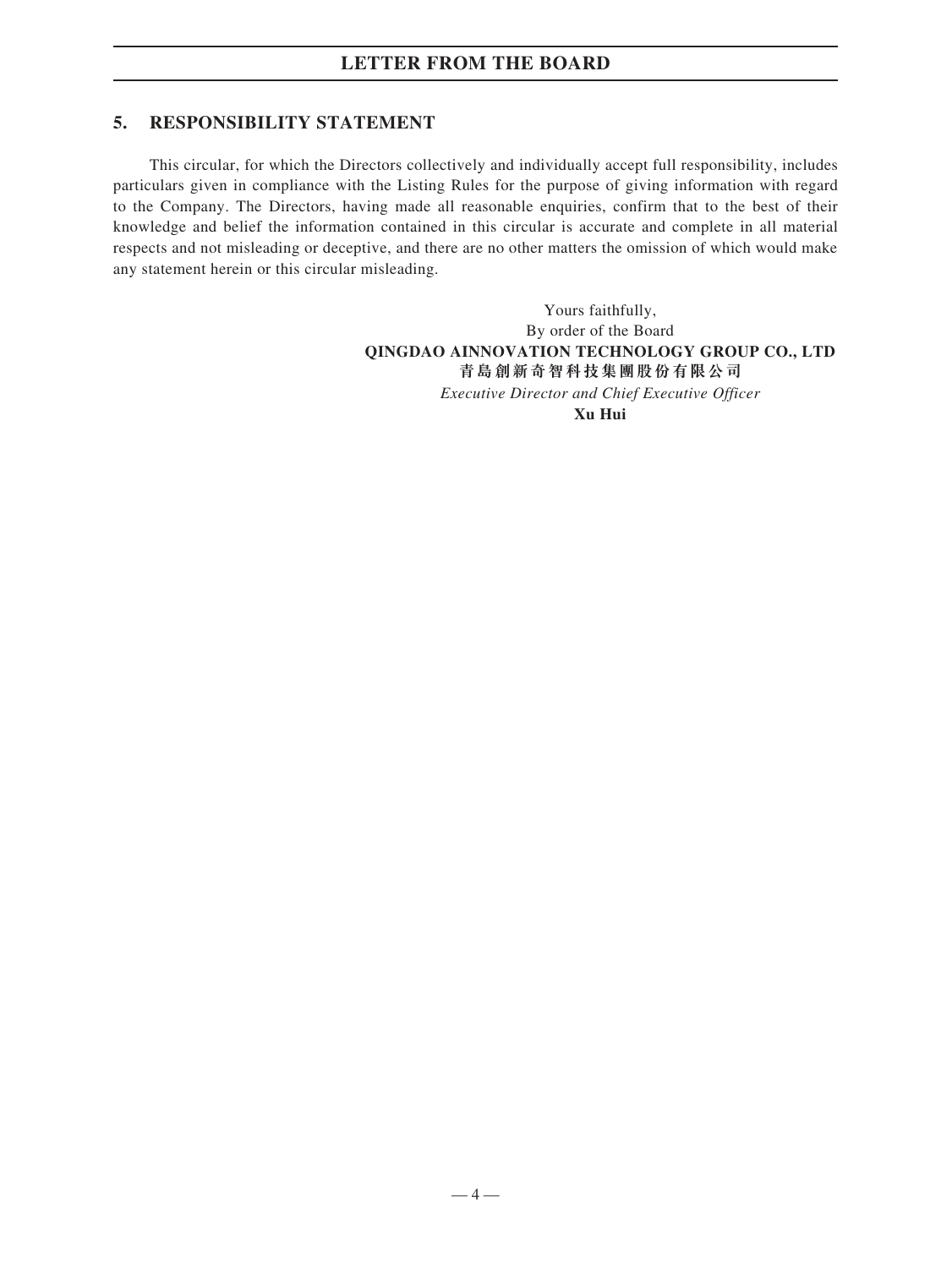### **1. ANNUAL REPORT FOR THE YEAR 2021**

For details of the annual report for the year 2021 of the Company, please refer to the 2021 annual report of the Company published by the Company on the websites of the Hong Kong Stock Exchange (https://www.hkexnews.hk) and the Company (https://www.ainnovation.com) on 14 April 2022.

This resolution has been considered and approved at the Board meeting held on 30 March 2022 and is hereby proposed to the AGM as an ordinary resolution for consideration and approval.

### **2. FINAL ACCOUNTS REPORT FOR THE YEAR 2021**

The Company has prepared the final accounts report for the year 2021 in accordance with the International Financial Reporting Standards and engaged PricewaterhouseCoopers to audit the financial statements of the Company. PricewaterhouseCoopers has issued a standard unqualified auditor's report for the Company. For details of the above statements, please refer to the financial report of the Company contained in the 2021 annual report of the Company, which has been published on the websites of the Hong Kong Stock Exchange (https://www.hkexnews.hk) and the Company (https://www.ainnovation.com).

This resolution has been considered and approved at the Board meeting held on 30 March 2022 and is hereby proposed to the AGM as an ordinary resolution for consideration and approval.

### **3. FINANCIAL BUDGET FOR THE YEAR 2022**

In accordance with the relevant provisions of the Articles of Association, the Company formulated the financial budget for the year 2022. It is expected that the Company will achieve an operating income of RMB1.55 billion in 2022.

**Special note: The financial budget for the year 2022 does not constitute a performance commitment or profit forecast to investors. Due to the impact of factors such as macro-economy, industry development, market demand and the epidemic, there are uncertainties. Investors are advised to pay special attention to it.**

This resolution has been considered and approved at the Board meeting held on 30 March 2022 and is hereby proposed to the AGM as an ordinary resolution for consideration and approval.

### **4. REPORT OF THE BOARD FOR THE YEAR 2021**

For details of the report of the Board for the year 2021 of the Company, please refer to the report of the Board in the 2021 Annual Report of the Company published by the Company on the websites of the Hong Kong Stock Exchange (https://www.hkexnews.hk) and the Company (https://www.ainnovation.com) on 14 April 2022.

This resolution has been considered and approved at the Board meeting held on 30 March 2022 and is hereby proposed to the AGM as an ordinary resolution for consideration and approval.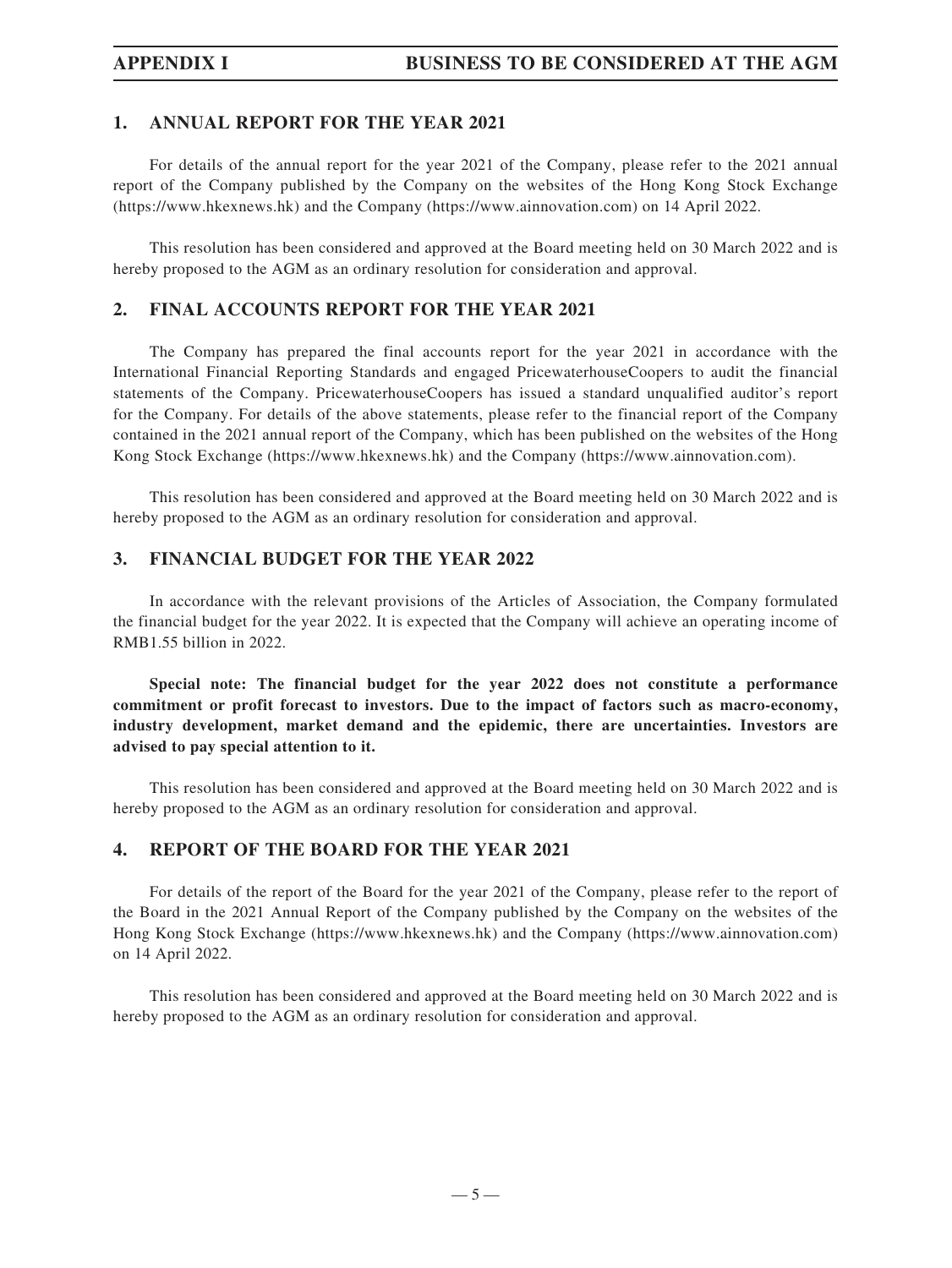## **5. REPORT OF THE SUPERVISORY COMMITTEE FOR THE YEAR 2021**

For details of the report of the Supervisory Committee for the year 2021 of the Company, please refer to the report of the Supervisory Committee in the 2021 annual report of the Company published by the Company on the websites of the Hong Kong Stock Exchange (https://www.hkexnews.hk) and the Company (https://www.ainnovation.com) on 14 April 2022.

This resolution has been considered and approved at the meeting of the Supervisory Committee held on 30 March 2022 and is hereby proposed to the AGM as an ordinary resolution for consideration and approval.

### **6. REPORT ON THE INITIAL PUBLIC OFFERING**

The Company was listed on the Main Board of the Hong Kong Stock Exchange on 27 January 2022. On 19 February 2022, the over-allotment option lapsed. As a result, the Company issued 44,744,400 Shares with a par value of RMB1 per share through initial public offering, which increased the total share capital by 44,744,400 Shares. After the offering and listing, the share capital of the Company increased from 514,560,438 Shares to 559,304,838 Shares, and the registered capital increased from RMB514,560,438 to RMB559,304,838.

This resolution has been considered and approved at the Board meeting held on 30 March 2022 and is hereby proposed to the AGM as an ordinary resolution for consideration and approval.

### **7. RE-APPOINTMENT OF AUDITOR FOR THE YEAR 2022**

The Board proposed to re-appoint PricewaterhouseCoopers as the auditor of the Company for the year of 2022 to hold office from the date of approval at the AGM until the next annual general meeting and the auditor's remuneration would be RMB4.5 million (excluding travel, transportation, accommodation and other miscellaneous expenses).

This resolution has been considered and approved at the Board meeting held on 30 March 2022 and is hereby proposed to the AGM as an ordinary resolution for consideration and approval.

## **8. PROPOSED AMENDMENTS TO THE ARTICLES OF ASSOCIATION**

Reference is made to the announcement of the Company dated 30 March 2022 in relation to, among others, the proposed amendments to the Articles of Association.

As the Company has completed the initial public offering and listing, in light of the factual circumstances of the Company, the Board proposed to amend the Articles of Association. The proposed amendments to the Articles of Association are as follows: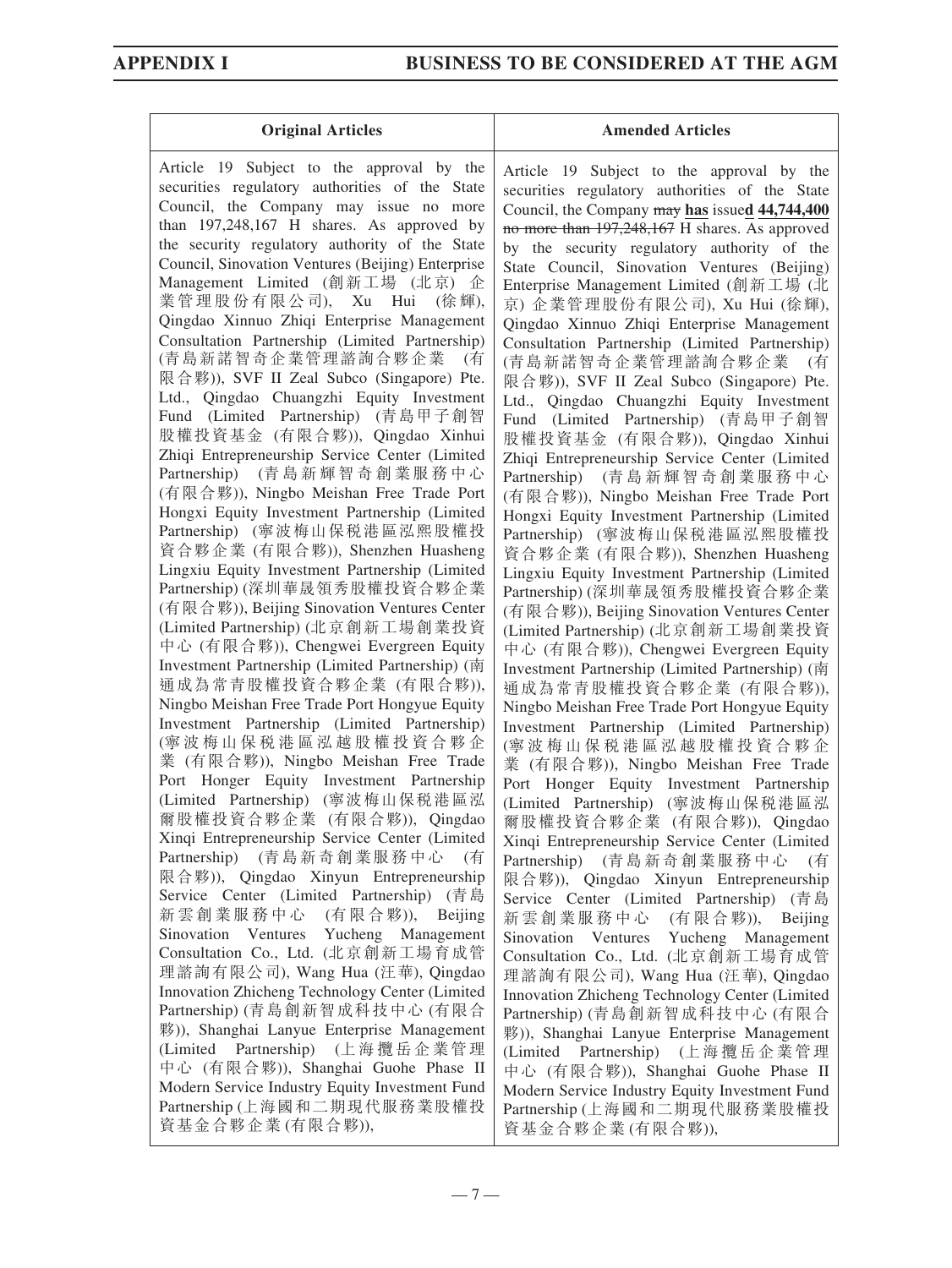| <b>Original Articles</b>                                                                                                                                                                                                                                                                                                                                                                                                                                                                                                                                                                                                                                                                                                                                                                                                                                                                                                                                                                                                                                                                                                                                                       | <b>Amended Articles</b>                                                                                                                                                                                                                                                                                                                                                                                                                                                                                                                                                                                                                                                                                                                                                                                                                                                                                                                                                                                                                                                                                                                                                              |
|--------------------------------------------------------------------------------------------------------------------------------------------------------------------------------------------------------------------------------------------------------------------------------------------------------------------------------------------------------------------------------------------------------------------------------------------------------------------------------------------------------------------------------------------------------------------------------------------------------------------------------------------------------------------------------------------------------------------------------------------------------------------------------------------------------------------------------------------------------------------------------------------------------------------------------------------------------------------------------------------------------------------------------------------------------------------------------------------------------------------------------------------------------------------------------|--------------------------------------------------------------------------------------------------------------------------------------------------------------------------------------------------------------------------------------------------------------------------------------------------------------------------------------------------------------------------------------------------------------------------------------------------------------------------------------------------------------------------------------------------------------------------------------------------------------------------------------------------------------------------------------------------------------------------------------------------------------------------------------------------------------------------------------------------------------------------------------------------------------------------------------------------------------------------------------------------------------------------------------------------------------------------------------------------------------------------------------------------------------------------------------|
| Qingdao Yunhai Zhicheng Investment<br>Management Center (Limited Partnership) (青<br>島雲海至誠投資管理中心 (有限合夥)),<br>Xiamen Ronghui Yingjia Equity Investment<br>Partnership (Limited Partnership) (廈門融匯盈<br>嘉股權投資合夥企業 (有限合夥)), Tianjin<br>Huaxing Zhihong Equity Investment Partnership<br>(Limited Partnership) (天津華興志鴻股權<br>投資合夥企業 (有限合夥)), Qingdao Xinda<br>Entrepreneurship Service Center (Limited<br>Partnership) (青島新達創業服務中心 (有限<br>合夥)), Qingdao SAIF Haohai Venture Capital<br>Center (Limited Partnership) (青島賽富皓海<br>創業投資中心 (有限合夥)), Jiaxing Yilang<br>Kunrui Investment Management Partnership<br>(Limited Partnership) (嘉興宜朗坤瑞投資管<br>理合夥企業 (有限合夥)), Tao Ning (陶寧),<br>Huangshan SAIF Tourism Culture Industry<br>Development Fund (Limited Partnership) (黃<br>山賽富旅遊文化產業發展基金 (有限合<br>夥)), Wufang Tianya Group Co., Ltd. (五方天<br>雅集團有限公司), Yinfeng Finance (Beijing)<br>Investment Management Co., Ltd. (銀豐融金<br>(北京) 投資管理有限公司), Shenzhen Qianhai<br>Puzheng Investment Management Co., Ltd.<br>(深圳前海普正投資管理有限公司) have<br>converted all the non-listed shares held by them<br>in the Company, totally 514,560,438 shares, into<br>overseas listed foreign shares (H shares). | Qingdao Yunhai Zhicheng<br>Investment<br>Management Center (Limited Partnership) (青<br>島雲海至誠投資管理中心 (有限合夥)),<br>Xiamen Ronghui Yingjia Equity Investment<br>Partnership (Limited Partnership) (廈門融匯盈<br>嘉股權投資合夥企業 (有限合夥)), Tianjin<br>Huaxing Zhihong Equity Investment Partnership<br>(Limited Partnership) (天津華興志鴻股權<br>投資合夥企業 (有限合夥)), Qingdao Xinda<br>Entrepreneurship Service Center (Limited<br>Partnership) (青島新達創業服務中心 (有限<br>合夥)), Qingdao SAIF Haohai Venture Capital<br>Center (Limited Partnership) (青島賽富皓海<br>創業投資中心 (有限合夥)), Jiaxing Yilang<br>Kunrui Investment Management Partnership<br>(Limited Partnership) (嘉興宜朗坤瑞投資管<br>理合夥企業 (有限合夥)), Tao Ning (陶寧),<br>Huangshan SAIF Tourism Culture Industry<br>Development Fund (Limited Partnership) (黃<br>山賽富旅遊文化產業發展基金<br>(有限合<br>夥)), Wufang Tianya Group Co., Ltd. (五方天<br>雅集團有限公司), Yinfeng Finance (Beijing)<br>Investment Management Co., Ltd. (銀豐融金<br>(北京) 投資管理有限公司), Shenzhen Qianhai<br>Puzheng Investment Management Co., Ltd.<br>(深圳前海普正投資管理有限公司) have<br>converted all the non-listed shares held by them<br>in the Company, totally 514,560,438 shares, into<br>overseas listed foreign shares (H shares). |
| Upon the completion of the issuance of the<br>above overseas listed foreign shares and the<br>conversion of non-listed shares into overseas<br>listed foreign shares (H shares), the share capital<br>structure of the Company is as follows: there are<br>559,304,838 ordinary shares and all of them are<br>overseas listed foreign shares (H shares).                                                                                                                                                                                                                                                                                                                                                                                                                                                                                                                                                                                                                                                                                                                                                                                                                       | Upon the completion of the issuance of the<br>above overseas listed foreign shares and the<br>conversion of non-listed shares into overseas<br>listed foreign shares (H shares), the share capital<br>structure of the Company is as follows: there are<br>559,304,838 ordinary shares and all of them are<br>overseas listed foreign shares (H shares).                                                                                                                                                                                                                                                                                                                                                                                                                                                                                                                                                                                                                                                                                                                                                                                                                             |
| Article 22 Up to the issuance of H shares,<br>registered capital<br>the<br>Company's<br>$\frac{1}{1}$<br>RMB514,560,438.                                                                                                                                                                                                                                                                                                                                                                                                                                                                                                                                                                                                                                                                                                                                                                                                                                                                                                                                                                                                                                                       | Article 22 Up to the issuance of H shares,<br>Company's<br>registered capital<br>the<br>1S<br>RMB514,560,438.                                                                                                                                                                                                                                                                                                                                                                                                                                                                                                                                                                                                                                                                                                                                                                                                                                                                                                                                                                                                                                                                        |
|                                                                                                                                                                                                                                                                                                                                                                                                                                                                                                                                                                                                                                                                                                                                                                                                                                                                                                                                                                                                                                                                                                                                                                                | Following completion of the issuance of<br>overseas listed<br>foreign<br>shares<br>and<br>the<br>conversion of domestic shares into overseas<br>listed foreign shares of the Company,<br>the registered capital of the Company is<br>RMB559,304,838.                                                                                                                                                                                                                                                                                                                                                                                                                                                                                                                                                                                                                                                                                                                                                                                                                                                                                                                                 |

This resolution has been considered and approved at the Board meeting held on 30 March 2022 and is hereby proposed to the AGM as a special resolution for consideration and approval.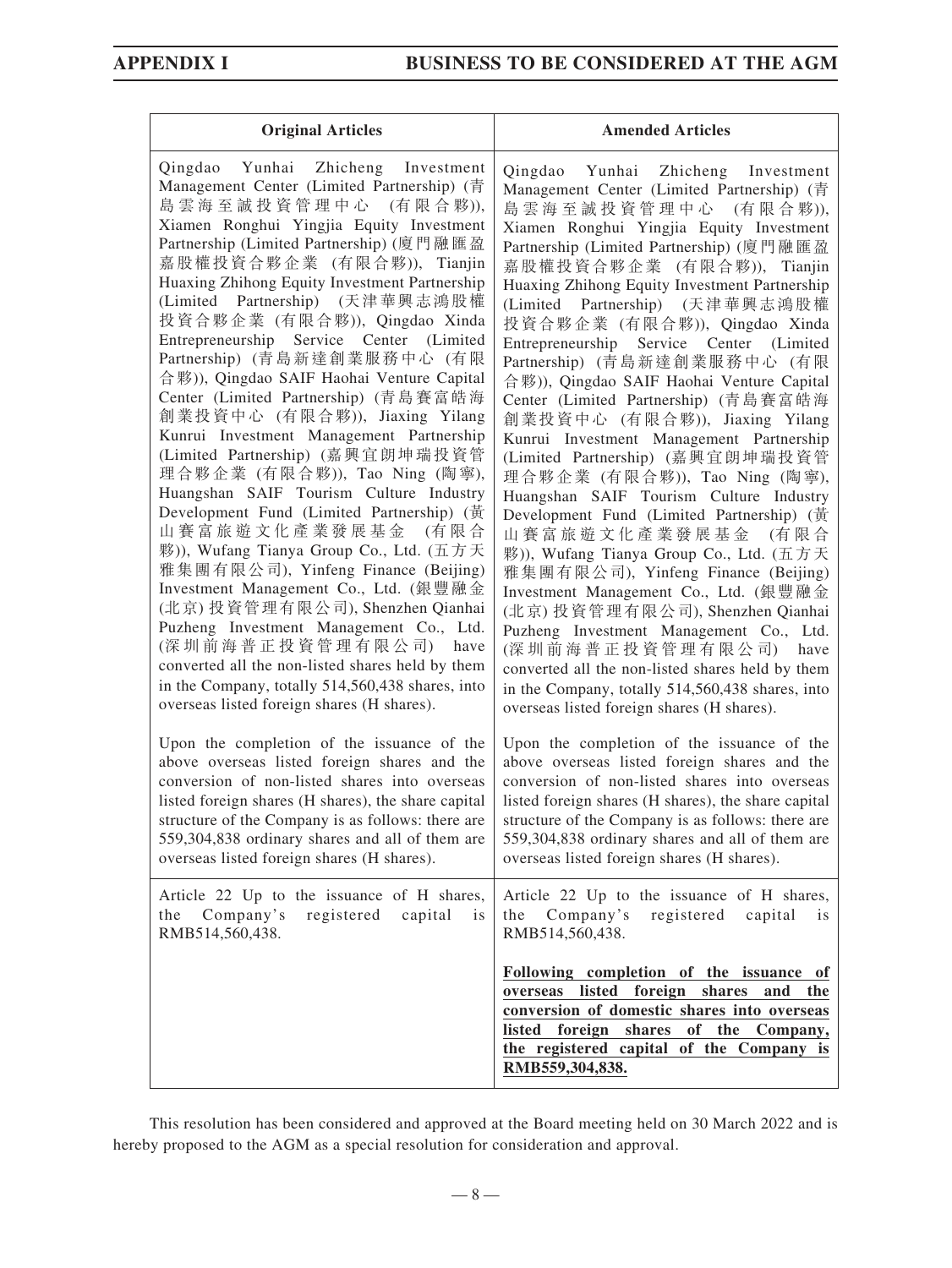## **9. PROPOSED GRANTING OF GENERAL MANDATE TO THE BOARD TO REPURCHASE SHARES**

In order to stabilize the Company's share price, taking into account market conditions, fluctuations and changes in the Company's share price and other factors, the Company proposed to grant the following general mandate to the Board to repurchase the Company's Shares ("**Share Repurchase Mandate**") at the Annual General Meeting:

- (1) approve a general mandate to the Board to, by reference to market conditions and in accordance with needs of the Company, repurchase the Shares of the Company that do not exceed 10% of the issued Shares of the Company at the time of passing the resolution at the Annual General Meeting, so as to safeguard the value of the Company and Shareholders' rights and interests. The H Shares repurchased under this general mandate can only be cancelled according to the Listing Rules, and the registered capital of the Company shall be reduced accordingly.
- (2) the Board be authorised to (including but not limited to the following):
	- a) formulate and implement the repurchase plan, including but not limited to determining the time of repurchase, period of repurchase, repurchase price and number of Shares to be repurchased;
	- b) notify creditors and issue announcements;
	- c) open overseas share accounts and carry out related change of foreign exchange registration procedures;
	- d) carry out relevant approval/filing procedures (if any) pursuant to the other laws, regulations and regulatory requirements;
	- e) according to the actual repurchase situation, handle the transfer or cancellation of the repurchased Shares, revise the relevant contents of the Company's Articles of Association, such as the total share capital and shareholding structure, and go through the change registration procedures and other documents and matters related to the repurchase of Shares (if any); and
	- f) the Board authorizes the general manager (Chief Executive Officer) of the Company or its delegates to specifically handle the above matters.

The above Share Repurchase Mandate will expire on the earliest of the following two dates (the "**Relevant Period**"):

- a) at the end of the 2022 annual general meeting of the Company; or
- b) the date on which the special resolution passed at the general meeting of shareholders withdraws or amends the mandate mentioned in this proposal.

Unless the Board decides to repurchase Shares during the Relevant Period, such repurchase plan may need to be continued or implemented after the end of the Relevant Period.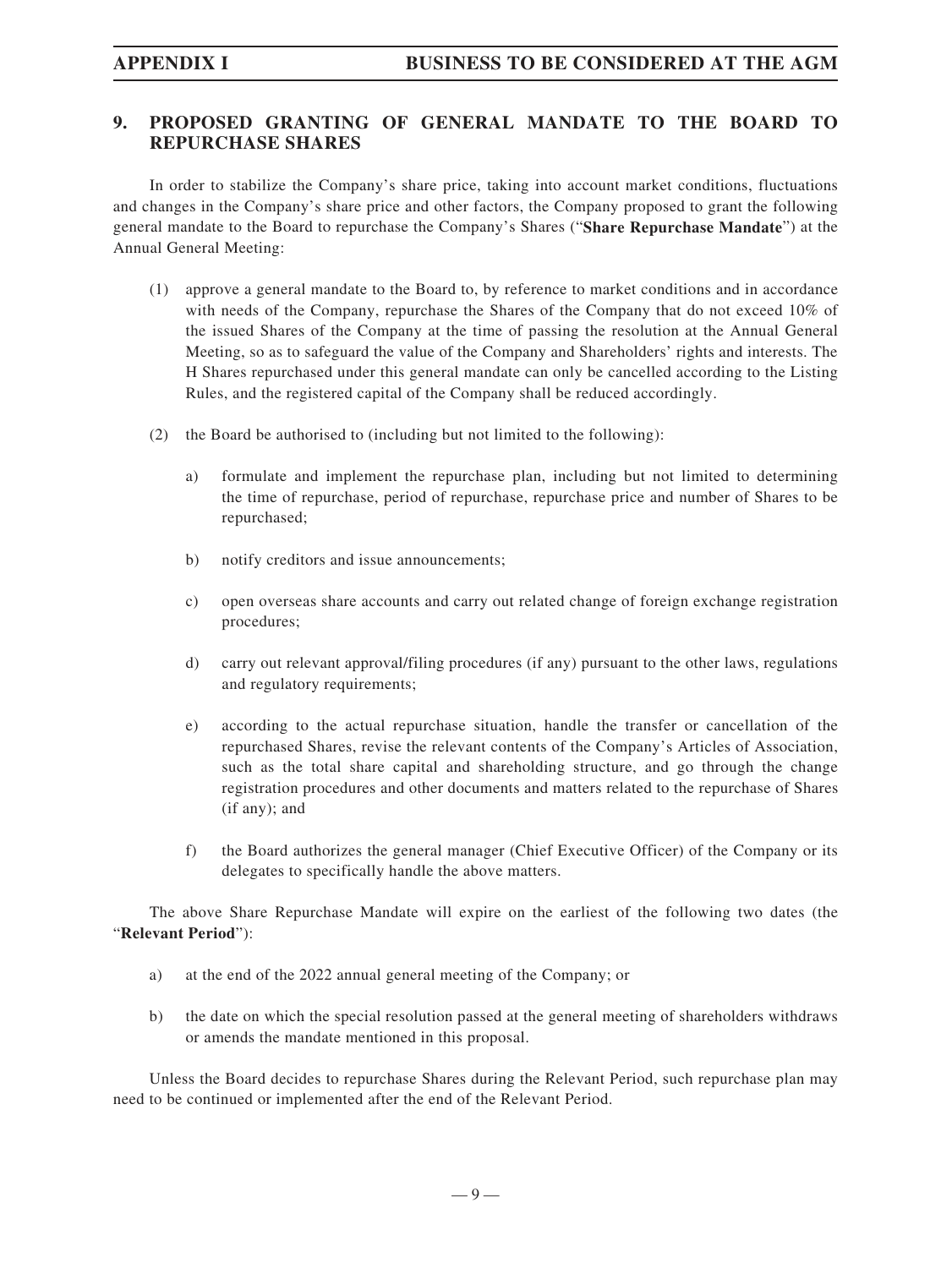An explanatory statement required by the Listing Rules to provide the Shareholders with requisite information reasonably necessary for them to make an informed decision on whether to vote for or against the granting of the Share Repurchase Mandate is set out in Appendix II to this circular.

This resolution has been considered and approved at the Board meeting held on 30 March 2022 and is hereby proposed to the AGM as a special resolution for consideration and approval.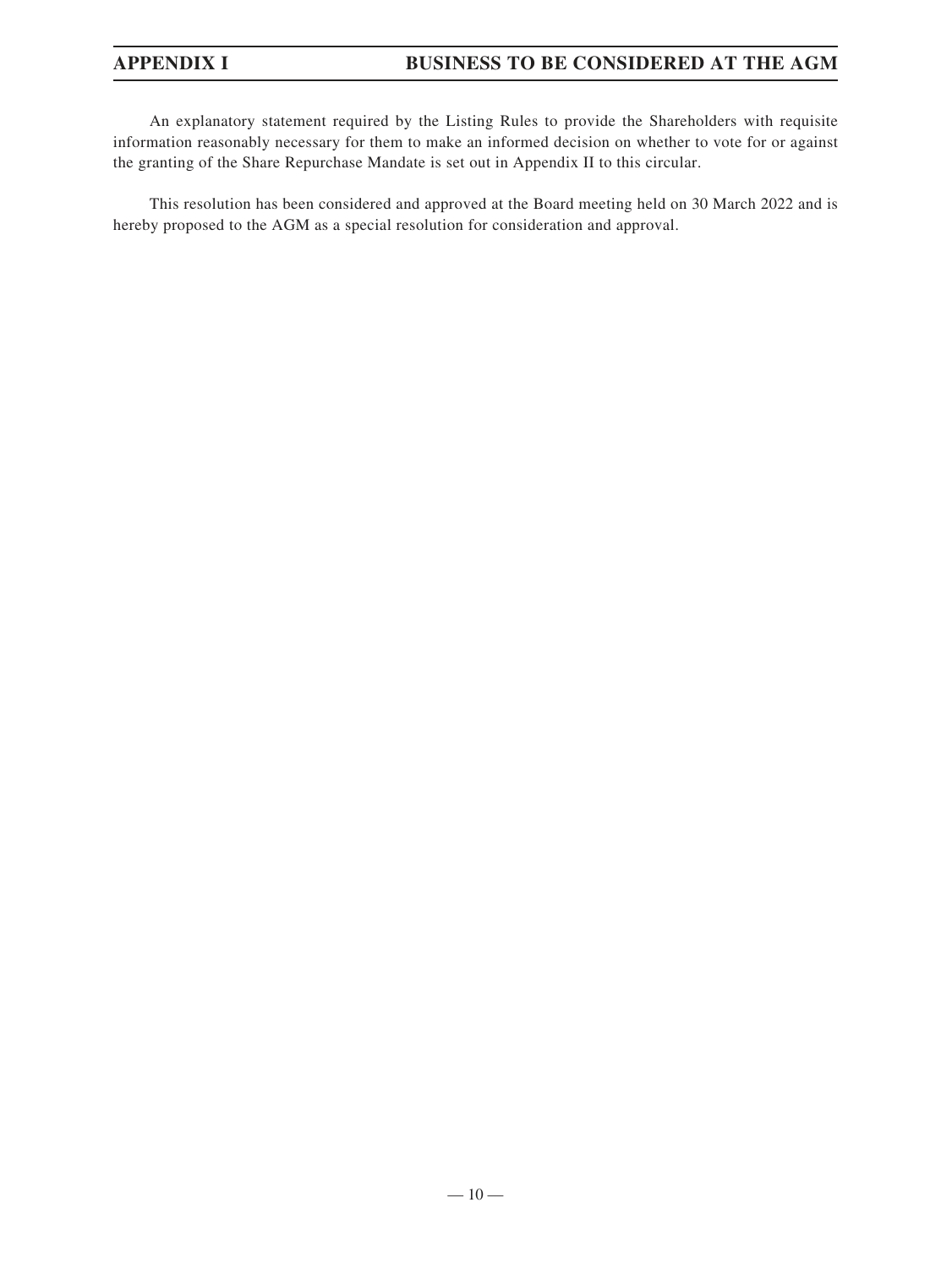## **APPENDIX II EXPLANATORY STATEMENT ON THE SHARE REPURCHASE MANDATE**

The following is an explanatory statement required by the Listing Rules to provide the Shareholders with requisite information reasonably necessary for them to make an informed decision on whether to vote for or against the special resolution to be proposed at the Annual General Meeting in relation to the granting of the Share Repurchase Mandate.

### **1. SHARE CAPITAL**

As at the Latest Practicable Date, the issued share capital of the Company comprised 559,304,838 Shares, all of them are H Shares.

Subject to the passing of the special resolution set out in item 9 of the notice of the Annual General Meeting in respect of the granting of the Share Repurchase Mandate to the Board and on the basis that the issued share capital of the Company remains unchanged on the date of the Annual General Meeting, i.e. being 559,304,838 Shares, the Directors would be authorized under the Share Repurchase Mandate to repurchase, during the period in which the Share Repurchase Mandate remains in force, a maximum of 55,930,483 Shares, representing 10% of the total number of Shares in issue as at the date of the Annual General Meeting.

### **2. REASONS FOR SHARE REPURCHASE**

The Directors believe that the granting of the Share Repurchase Mandate is in the best interests of the Company and the Shareholders.

Share repurchase may, depending on the market conditions and funding arrangements at the time, lead to an enhancement of the net asset value per Share and/or earnings per Share and will only be made when the Directors believe that such a repurchase will benefit the Company and the Shareholders.

### **3. FUNDING OF SHARE REPURCHASE**

The Company may only apply funds legally available for share repurchase in accordance with its Articles of Association, the laws of the PRC and/or any other applicable laws, as the case may be.

### **4. IMPACT OF SHARE REPURCHASE**

There might be a material adverse impact on the working capital or gearing levels of the Company (as compared with the position disclosed in the audited accounts contained in the annual report of the Company for the year ended 31 December 2021) in the event that the Share Repurchase Mandate was to be carried out in full at any time during the proposed repurchase period. However, the Directors do not intend to exercise the Share Repurchase Mandate to such extent as would, in the circumstances, have a material adverse effect on the working capital requirements or the gearing levels of the Company which in the opinion of the Directors are from time to time appropriate for the Company.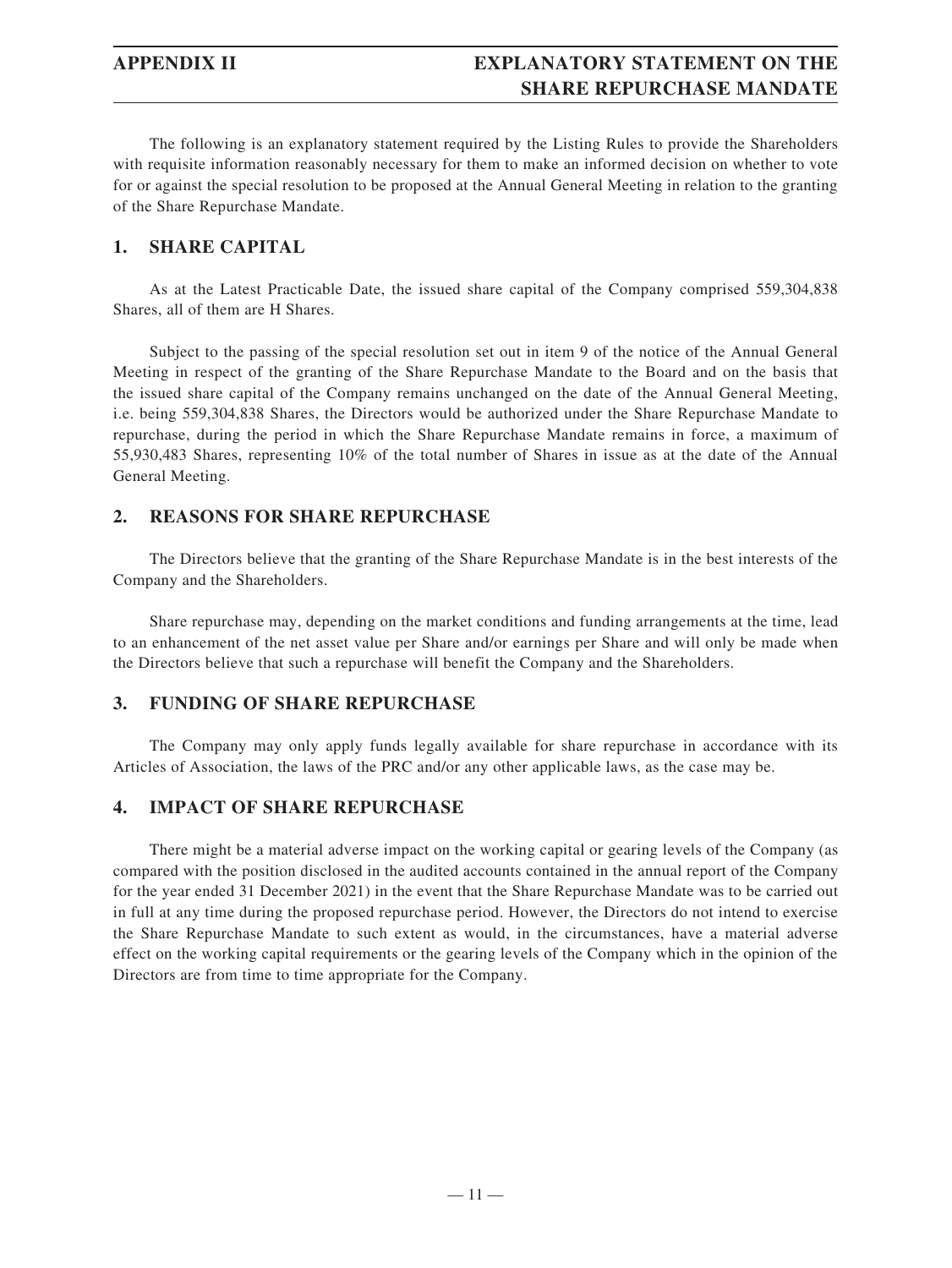### **5. MARKET PRICES OF SHARES**

The highest and lowest prices per Share at which Shares have traded on the Hong Kong Stock Exchange during the period from 27 January 2022 (the date of listing of the Shares on the Hong Kong Stock Exchange) up to and including the Latest Practicable Date were as follows:

| Month                                          | <b>Highest</b> | Lowest |
|------------------------------------------------|----------------|--------|
|                                                | HK\$           | HK\$   |
| January 2022 (from 27 January 2022)            | 27.0           | 16.2   |
| February 2022                                  | 20.6           | 14.5   |
| March 2022                                     | 16.3           | 7.6    |
| April 2022 (up to the Latest Practicable Date) | 16.4           | 14.7   |

### **6. GENERAL**

To the best of their knowledge and having made all reasonable enquiries, none of the Directors nor any of their respective close associates (as defined in the Listing Rules) have any present intention to sell any Shares to the Company in the event that the granting of the Share Repurchase Mandate is approved by the Shareholders.

The Directors have undertaken to the Hong Kong Stock Exchange to exercise the power of the Company to repurchase Shares pursuant to the Share Repurchase Mandate in accordance with the Listing Rules and the applicable laws of the PRC.

The Company has not been notified by any core connected persons (as defined in the Listing Rules) of the Company that they have a present intention to sell any Shares to the Company, or that they have undertaken not to sell any Shares held by them to the Company in the event that the granting of the Share Repurchase Mandate is approved by the Shareholders.

### **7. TAKEOVERS CODE**

If as a result of a repurchase of Shares pursuant to the Share Repurchase Mandate, a Shareholder's proportionate interest in the voting rights of the Company increases, such increase will be treated as an acquisition of voting rights for the purposes of the Takeovers Code. Accordingly, a Shareholder or a group of Shareholders acting in concert (within the meaning under the Takeovers Code), depending on the level of increase in the Shareholder's interest, could obtain or consolidate control of the Company and thereby become obliged to make a mandatory offer in accordance with Rule 26 of the Takeovers Code.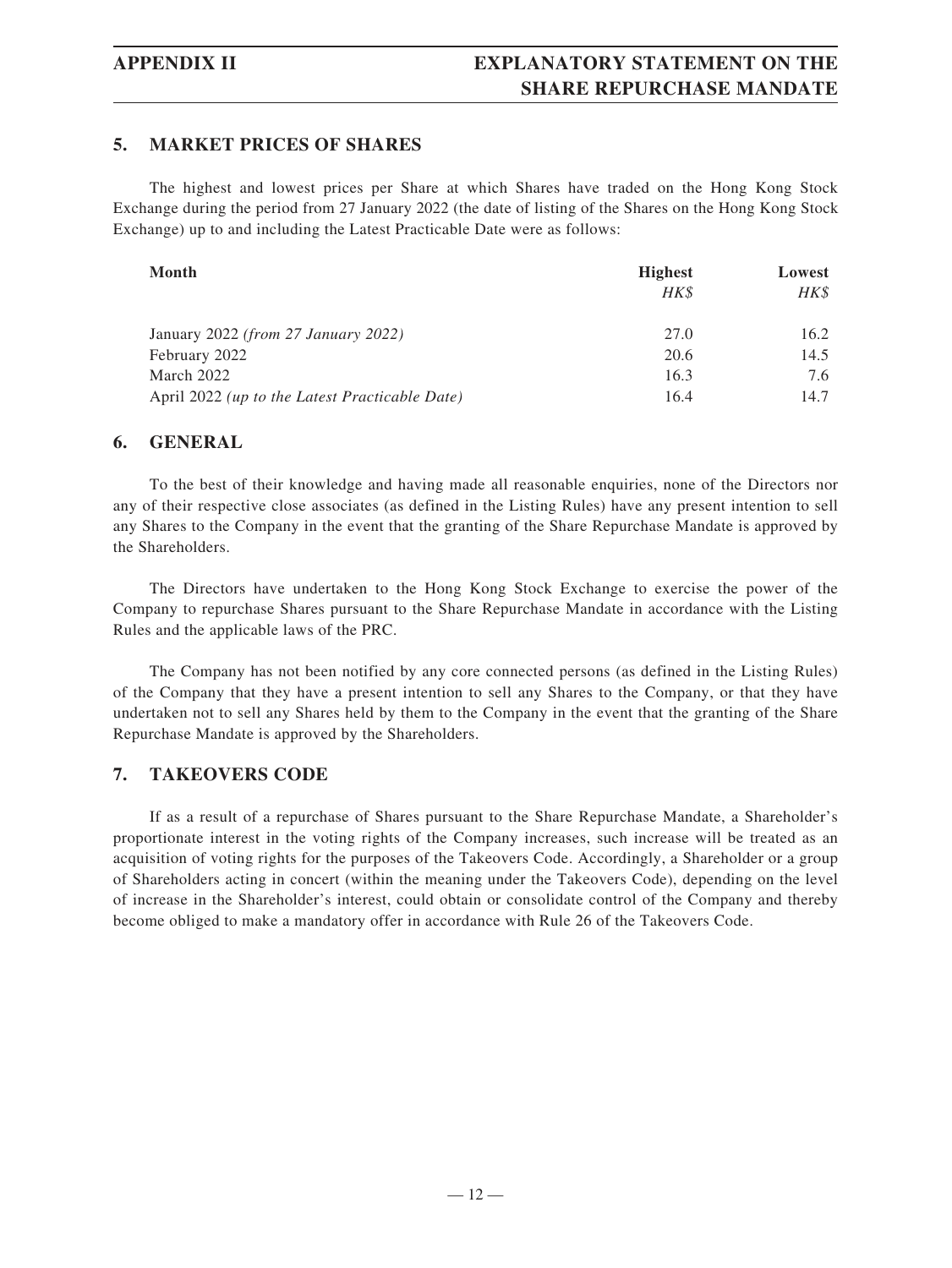## **APPENDIX II EXPLANATORY STATEMENT ON THE SHARE REPURCHASE MANDATE**

To the best knowledge of the Company, as at the Latest Practicable Date, Sinovation Ventures (Beijing) Enterprise Management Limited ("**Sinovation Ventures**"), Beijing Sinovation Ventures Yucheng Management Consulting Co., Ltd. ("**Sinovation Ventures Yucheng**"), Mr. Wang Hua and Ms. Tao Ning directly held 135,000,000, 8,640,000, 8,640,000 and 2,160,000 Shares in the Company, respectively. Sinovation Ventures and Sinovation Ventures Yucheng are collectively controlled by Mr. Wang Hua, Ms. Tao Ning, Ms. Lang Chunhui and Mr. Zhang Ying. Sinovation Ventures, Sinovation Ventures Yucheng, Mr. Wang Hua and Ms. Tao Ning have been acting in concert and will continue to act in concert in the Company's general meetings and Board meetings pursuant to a concert party agreement among themselves. As a result, each of Sinovation Ventures, Sinovation Ventures Yucheng, Mr. Wang Hua, Ms. Tao Ning, Ms. Lang Chunhui and Mr. Zhang Ying is deemed to be interested in the Shares held by other members of the single largest group of Shareholders (i.e. 154,440,000 Shares representing approximately 27.61% of the total issued share capital of the Company). In the event that the Directors exercise the proposed Share Repurchase Mandate in full, the aggregate shareholding of Sinovation Ventures, Sinovation Ventures Yucheng, Mr. Wang Hua, Ms. Tao Ning, Ms. Lang Chunhui and Mr. Zhang Ying would be increased to approximately 30.68% of the issued share capital of the Company.

The Directors consider that such increase in shareholding would give rise to an obligation to make a mandatory offer under Rule 26 of the Takeovers Code.

The Directors do not propose to exercise the Share Repurchase Mandate to such an extent as would, in the circumstances, give rise to an obligation to make a mandatory offer in accordance with Rule 26 of the Takeovers Code and/or result in the aggregate number of Shares held by the public shareholders falling below the prescribed minimum percentage required by the Hong Kong Stock Exchange.

Save as disclosed above, the Directors are not aware of any consequences which will arise under the Takeovers Code and/or any similar applicable law.

### **8. SHARE REPURCHASE MADE BY THE COMPANY**

From 27 January 2022 (the date of listing of the Shares on the Hong Kong Stock Exchange) and up to the Latest Practicable Date, the Company had not repurchased any of the Shares (whether on the Hong Kong Stock Exchange or otherwise).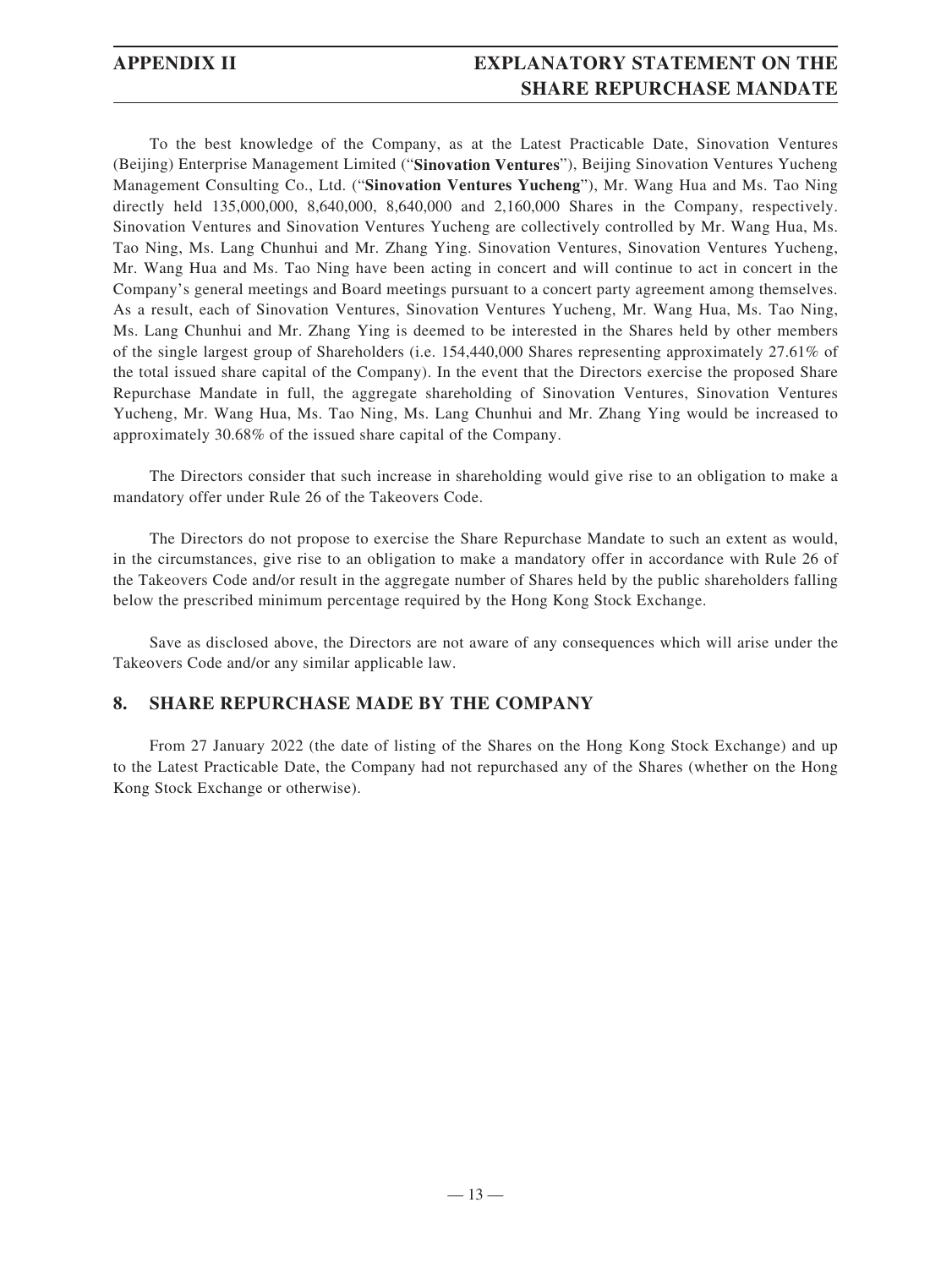## **NOTICE OF ANNUAL GENERAL MEETING**



# **QINGDAO AINNOVATION TECHNOLOGY GROUP CO., LTD\* 青島創新奇智科技集團股份有限公司**

*(A joint stock company incorporated in the People's Republic of China with limited liability)* **(Stock code: 2121)**

### **NOTICE OF ANNUAL GENERAL MEETING**

**NOTICE IS HEREBY GIVEN** that the annual general meeting (the "**AGM**") of Qingdao AInnovation Technology Group Co., Ltd (the "**Company**") will be held at The North Star Conference Room, 8F, Dinghao Tower Block A, No. 3 Haidian Street, Haidian District, Beijing, PRC on Tuesday, 10 May 2022 at 2 p.m. for the purpose of considering and, if thought fit, passing the following resolutions:

### **ORDINARY RESOLUTIONS**

- 1. To consider and approve the annual report of the Company for the year 2021.
- 2. To consider and approve the final accounts report of the Company for the year 2021.
- 3. To consider and approve the financial budget of the Company for the year 2022.
- 4. To consider and approve the report of the board of directors of the Company for the year 2021.
- 5. To consider and approve the report of the supervisory committee of the Company for the year 2021.
- 6. To consider and approve the report on the initial public offering of the Company.
- 7. To consider and approve the re-appointment of auditor for the year 2022.

### **SPECIAL RESOLUTIONS**

- 8. To consider and approve the proposed amendments to the Articles of Association of Qingdao AInnovation Technology Group Co., Ltd.
- 9. To consider and approve the proposed granting of general mandate to the board of directors of the Company to repurchase shares:
	- (a) subject to compliance with the prevailing requirements of the Rules Governing the Listing of Securities on The Stock Exchange of Hong Kong Limited and paragraph (b) below, a general mandate be and is hereby generally and unconditionally given to the directors of the Company to exercise during the Relevant Period (as defined below) all the powers of the Company to repurchase its shares in accordance with all applicable laws, rules and regulations;

<sup>\*</sup> *For identification purpose only*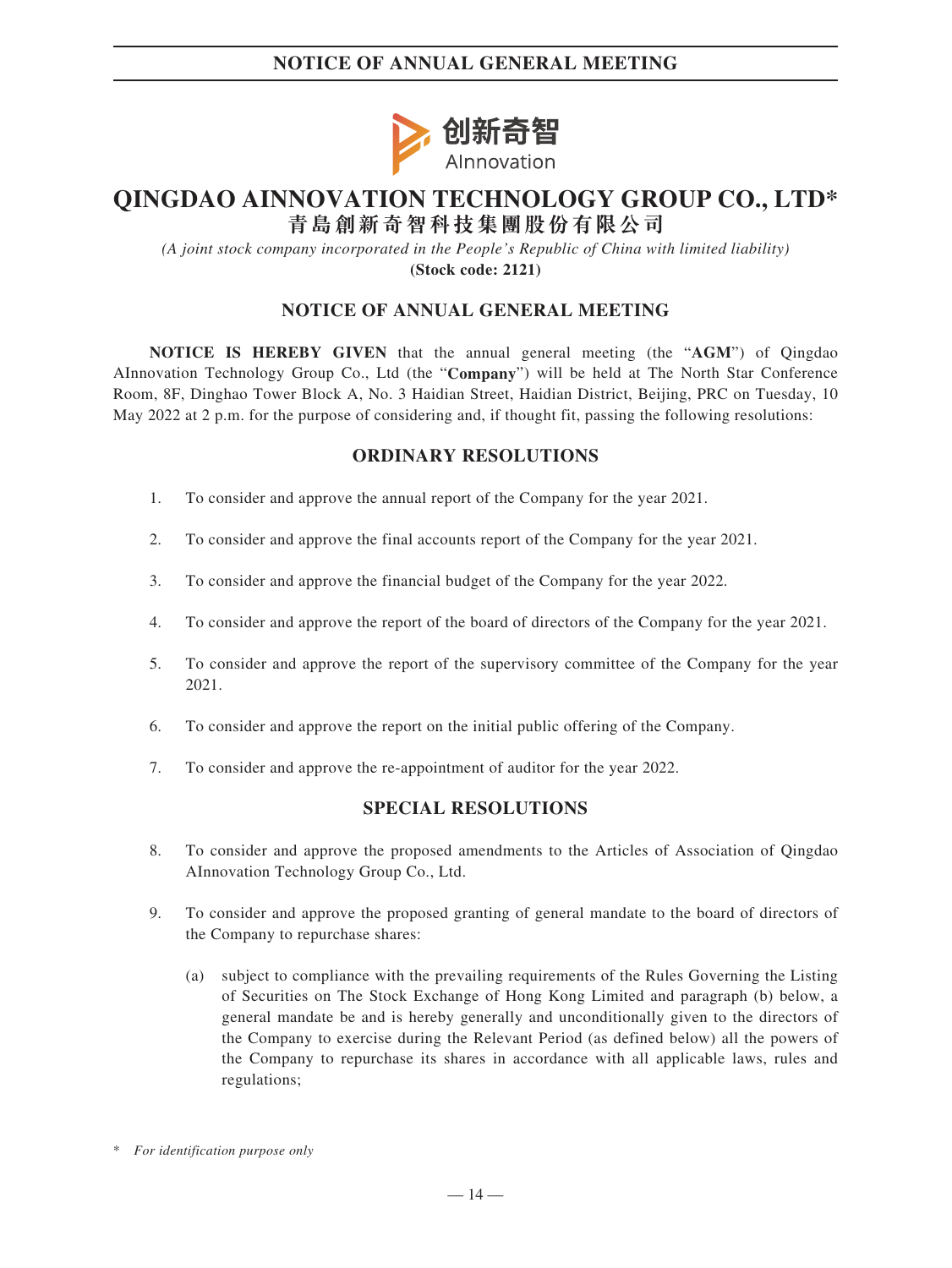## **NOTICE OF ANNUAL GENERAL MEETING**

- (b) the total number of shares of the Company to be repurchased pursuant to the mandate in paragraph (a) above shall not exceed 10% of the total number of issued shares of the Company as at the date of passing of this resolution; and
- (c) for the purposes of this resolution:

"Relevant Period" means the period from the passing of this resolution until whichever is the earliest of:

- (i) at the end of the 2022 annual general meeting of the Company; or
- (ii) the date on which the special resolution passed at the general meeting of shareholders withdraws or amends the mandate mentioned in this proposal.

### By order of the Board **QINGDAO AINNOVATION TECHNOLOGY GROUP CO., LTD 青島創新奇智科技集團股份有限公司** *Executive Director and Chief Executive Officer* **Xu Hui**

### Hong Kong, 14 April 2022

### *Notes:*

- 1. In order to determine the list of shareholders of the Company who are entitled to attend the AGM, the register of members of the Company will be closed from Wednesday, 4 May 2022 to Tuesday, 10 May 2022, both days inclusive, during which period no transfer of shares of the Company (the "**Shares**") will be effected. Unregistered holders of shares of the Company who wish to attend the AGM must lodge the share certificate accompanied by transfer documents with the Company's H Share registrar, Computershare Hong Kong Investor Services Limited, at Shops 1712–1716, 17th Floor, Hopewell Centre, 183 Queen's Road East, Wan Chai, Hong Kong for registration no later than 4:30 p.m. on Tuesday, 3 May 2022. Shareholders whose names appear on the register of members of the Company on Tuesday, 10 May 2022 are entitled to attend and vote at the AGM.
- 2. Shareholders who are entitled to attend and vote at the AGM may appoint one or more proxies to attend and vote on their behalves. A proxy need not be a member of the Company, but must be present in person at the AGM to represent the member.

The instrument appointing a proxy must be in writing under the hand of a Shareholder or his attorney duly authorised in writing. If the Shareholder is a corporation, that instrument must be either under its common seal or under the hand of its director(s) or duly authorised attorney(s). If that instrument is signed by an attorney of the Shareholder, the power of attorney authorising that attorney to sign or other authorisation document must be notarised.